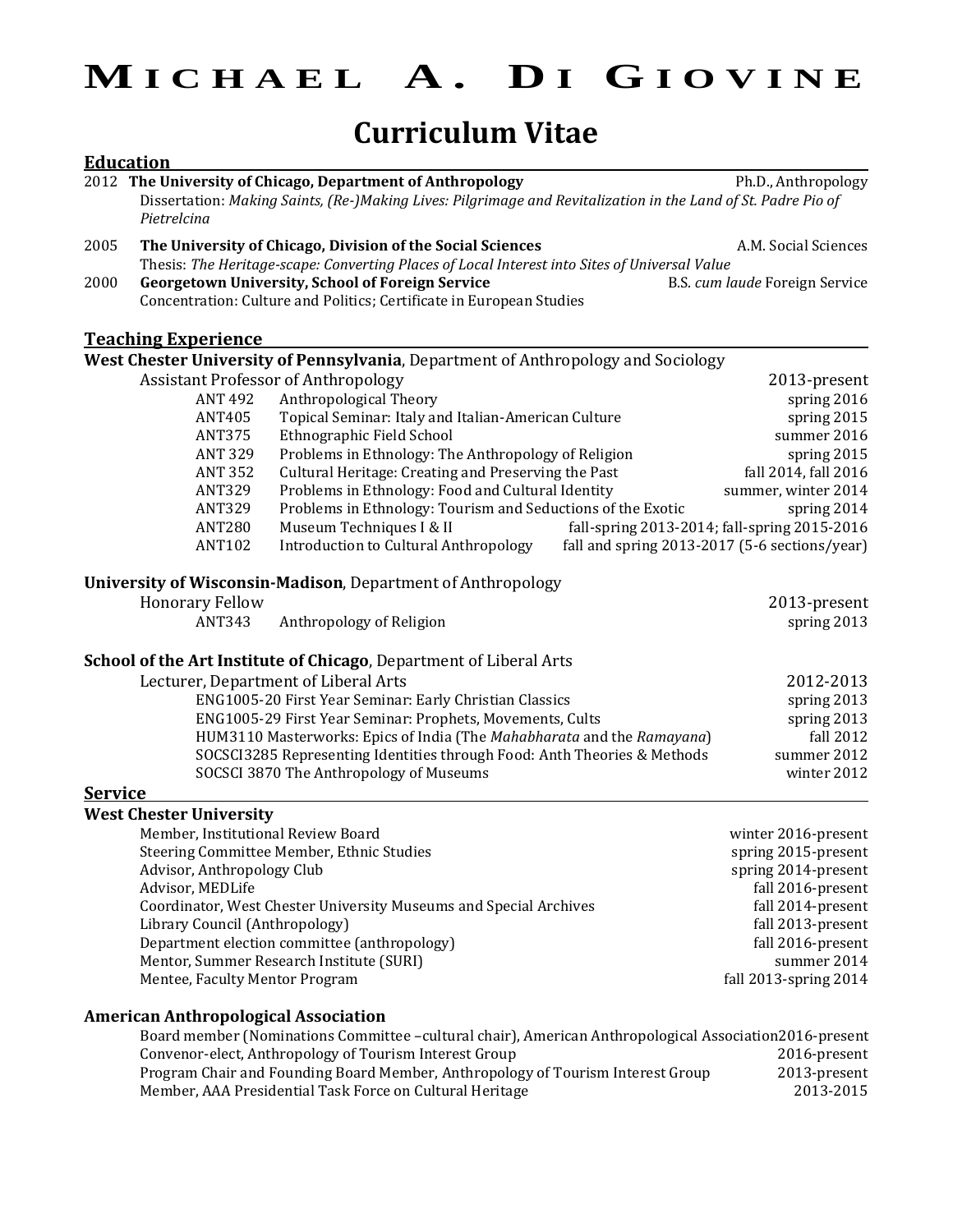### **Other research networks**

| Co-founder and Trustee. Tourism-Contact-Culture Research Network                                      | 2009-present |
|-------------------------------------------------------------------------------------------------------|--------------|
| Regional Representative (USA), IUAES-Tourism (International Union of Anthropological and Ethnological |              |
| Scientists)                                                                                           | 2015-present |
| Member, International Scientific Committee on Cultural Tourism, ICOMOS                                | 2014-present |

### **Book Series**

2014 - Series co-editor, *Anthropology of Tourism: Heritage, Mobilities, Society.* Lexington Books

### **Academic Journals**

| $2012 -$      | Book Reviews Editor, Journeys: The International Journal of Travel and Travel Writing |
|---------------|---------------------------------------------------------------------------------------|
| $2013 -$      | Editorial Board, International Journal of Religious Tourism and Pilgrimage            |
| $2012 -$      | Editorial Board, Journal of Tourism and Cultural Change                               |
| $2006 - 2008$ | Editorial Board, <i>Piccola Impresa / Small Business</i>                              |
|               |                                                                                       |

### **Manuscript Reviewing**

Journals: *American Ethnologist, Gastronomica*, *Human Organization, International Journal of Tourism Anthropology*, *Journal of Heritage Tourism*, *Journal of Sustainable Tourism*, *Journal of Tourism and Cultural Change, Tourism: An International, Interdisciplinary Journal; Annals of Tourism Research* Publishers: *University of Toronto Press, Berghahn Books, Lexington Books, Routledge* Funding Agencies: *National Science Foundation*

### **Conferences and Panels Organized (Select)**

| 2017 (planned) Rethinking Heritage. Conference co-sponsored by the Polytechnic University of Barcelona and The |
|----------------------------------------------------------------------------------------------------------------|
| Ironbridge International Institute for Cultural Heritage, (in planning stages).                                |

| 2016 | Tourism in a Time of Terror, parts 1 and 2. Invited sessions, ATIG and APLA. Double session for the<br>American Anthropological Association's Annual Meeting, Minneapolis, MN, November 2016. * Session<br>selected for media-intensive dissemination        |
|------|--------------------------------------------------------------------------------------------------------------------------------------------------------------------------------------------------------------------------------------------------------------|
| 2015 | Invited session (Society for Humanistic Anthropology), "The Seductions of Pilgrimage". American<br>Anthropological Association's Annual Meeting, Denver, CO, November 2015                                                                                   |
| 2014 | Invited session (Anthropology of Tourism Interest Group), "Structuring and Shaping Tourism."<br>American Anthropological Association's Annual Meeting, Washington, DC, December 2014.                                                                        |
|      | Invited session (National Association for the Practice of Anthropology), "Producing Anthropology<br>and Tourism: Practicing Anthropologists in the Tourism Sector." American Anthropological<br>Association's Annual Meeting, Washington, DC, December 2014. |
| 2013 | Invited session, (Culture and Agriculture/SAFN) "Edible Identities: Food and Foodways as Cultural<br>Heritage, parts I and II" American Anthropological Association's Annual Meeting, Chicago, IL,<br>November 2013.                                         |
| 2011 | The Seductions of Pilgrimage. Panel for the Society for the Anthropology of Religion's biannual<br>conference, Santa Fe, NM, April 2011.                                                                                                                     |
| 2010 | Tourism and the Seductions of Difference. Tourism-Contact-Culture Research Network's inaugural<br>conference, Lisbon, Portugal, September 2010                                                                                                               |

### **Select Honors, Awards, and Fellowships**

### *Grants / Fellowships*

| 2016 (Feb.)     | Office of Sponsored Research support for student-faculty research on St. Pio in the Vatican (\$10,000) |             |
|-----------------|--------------------------------------------------------------------------------------------------------|-------------|
| $2016$ (Spring) | College of Arts and Sciences Support and Development Award for conference travel                       | $(*4163)$   |
| $2016$ (Jan.)   | College of Arts & Science support to attend <i>The Brandywine Project</i> sustainability workshop      | $($ \$1000) |
| 2015-2016       | WCU College of Arts and Sciences Student Engagement Grant                                              | $(*8000)$   |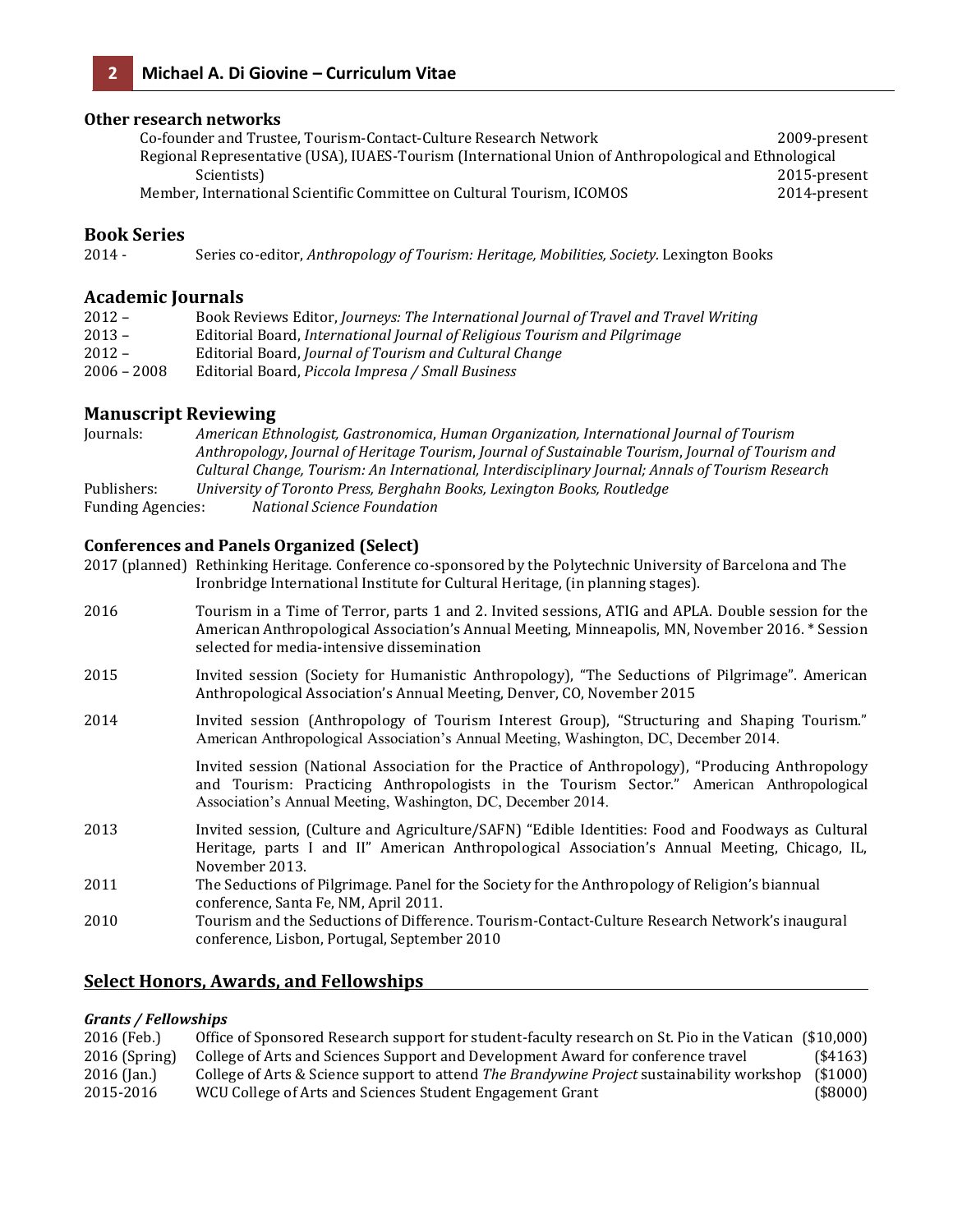| 2015-2016       | WCU Graduate School and College of Arts and Sciences Graduate Assistantship award for research                       |             |
|-----------------|----------------------------------------------------------------------------------------------------------------------|-------------|
|                 | project, "Wellbeing and Alternative Conceptions of Healing in Pilgrimage to North American Shrines                   |             |
|                 | of St. Padre Pio of Pietrelcina"                                                                                     | (\$13,082)  |
| 2015 (May)      | WCU College of Arts and Sciences Student Engagement Grant for travel to Turkey                                       | (\$1100)    |
| $2015$ (Spring) | College of Arts and Sciences Support and Development Award (CASSDA)                                                  | (\$3000)    |
| $2015$ (Spring) | WCU Department of Anthropology Alternative Work Assignment (AWA)                                                     | (\$3000)    |
| $2014$ (spring) | WCU Department of Anthropology Alternative Work Assignment (AWA)                                                     | $($ \$6000) |
| 2009-2012       | Hanna Holborn Gray / Andrew Mellon Foundation Advanced Dissertation Grant for the Humanities                         |             |
|                 | and the Humanistic Social Sciences (3 years)                                                                         | (\$22,500)  |
| 2011, 2010      | Doolittle-Harrison Fellowship, Division of the Social Sciences, University of Chicago                                | (\$1000)    |
| 2011, 2010      | Marion & Adolph Lichtstern Award, Department of Anthropology, University of Chicago                                  | $($ \$1000) |
|                 | 2010, 2009, 2008 Committee on South and Southeast Asian Studies (COSAS) Travel Grant, University of Chicago (\$1500) |             |
| <b>Honors</b>   |                                                                                                                      |             |
| 2013-present    | Honorary Fellow, Department of Anthropology, University of Wisconsin-Madison                                         |             |
| 2015            | American Anthropological Association Presidential award for service (Task Force on Cultural                          |             |
|                 | Heritage)                                                                                                            |             |
| 2014            | Outstanding Faculty award, WCU honors college                                                                        |             |

# **Research**

# **Fieldwork and Research**

| 2016         | Food, localism and heritage discourses within disaster relief efforts in Central Italy                          |
|--------------|-----------------------------------------------------------------------------------------------------------------|
| 2016         | Sustainable Foodways as cultural heritage (student engagement with Umbra Institute, Perugia, Italy)             |
| 2016 (July)  | From Obedience to Mercy: The Cult of Padre Pio in the Vatican - its effects                                     |
| 2016 (Feb)   | From Obedience to Mercy: The Cult of Padre Pio in the Vatican                                                   |
| 2014-2015    | Oral history documentation of anthropologist Ed Bruner (with Naomi Leite)                                       |
| 2014-present | The cult of St. Padre Pio in NE United States (fieldwork at the National Centre for Padre Pio, Barto PA)        |
| 2014-2015    | Operational definitions of heritage                                                                             |
| 2012-2015    | Barcelona's Born Market and the renewal of the municipal market system during the 20th century                  |
| 2012         | Monastery of Poblet World Heritage site, Spain                                                                  |
| 2011         | Yen Tu complex WH nomination, Quang Ninh Province, Vietnam (for Vietnam National University)                    |
| 2008-2011    | Cult of St. Padre Pio: Italy (particularly Pietrelcina, San Giovanni Rotondo, Vatican City)                     |
|              | 2001-2004, 2007-2008 The Heritage-scape: heritage and tourism development in Cambodia, Viet Nam, Thailand, Laos |
|              |                                                                                                                 |

# **Consulting**

| Slover-Linett Strategies, Chicago, IL                                           | 2008-present |
|---------------------------------------------------------------------------------|--------------|
| Research Fellow                                                                 |              |
| British Broadcasting Company (BBC), London, UK                                  | 2013         |
| Consultant on Padre Pio pilgrimage for documentary, Pilgrimage with Simon Reeve |              |

# **Publications and Talks**

### **Peer Reviewed Monographs**

In prep. *Tourism: Anthropological Insights*. Toronto: University of Toronto Press. 2009 *The Heritage-scape: UNESCO, World Heritage, and Tourism*. Lanham: Lexington Books. 978- 0739114353

### **Special Journal Issues**

In prep Pilgrimage beyond the "officially sacred." Special issue proposed for *Tourism Geographies*.

2016 Sites of Pilgrimage, Sites of Heritage: Exploring the Interface between Religion and Heritage in Tourist Destinations. Special issue of the *International Journal of Tourism Anthropology* [co-editor: Josep-Maria Garcia-Fuentes]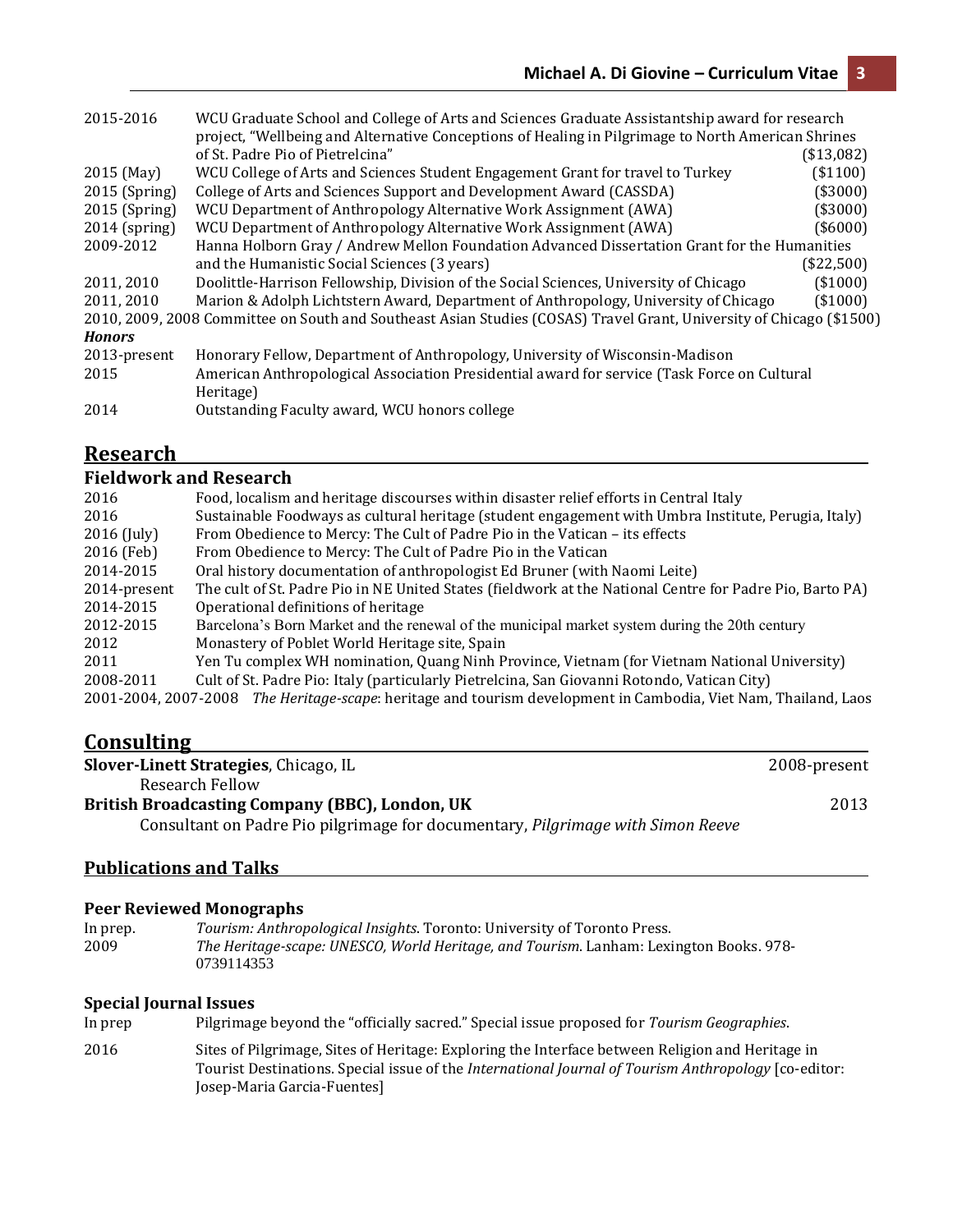| 2011                  | Pilgrimage: Communitas and Contestation, Unity and Diversity. Special issue of Tourism: An<br>International, Interdisciplinary Journal. 59(3): 241-404.                                                                                                                                                        |
|-----------------------|----------------------------------------------------------------------------------------------------------------------------------------------------------------------------------------------------------------------------------------------------------------------------------------------------------------|
| <b>Edited Volumes</b> |                                                                                                                                                                                                                                                                                                                |
| In prep.              | Routledge Handbook on Heritage and Tourism. London and NY: Routledge. [co-editors: Helaine<br>Silverman, Hayley Saul and Mike Robinson].                                                                                                                                                                       |
| 2015                  | The Seductions of Pilgrimage: Sacred Journeys Afar and Astray in the Western Religious Tradition.<br>Surrey: Ashgate. 978-1472440075 [co-editor: David Picard]                                                                                                                                                 |
| 2014                  | Edible Identities: Food as Cultural Heritage. Surrey: Ashgate 978-1409442639 [co-editor: Ronda<br>Brulotte]                                                                                                                                                                                                    |
|                       | Tourism and the Power of Otherness: Seductions of Difference. Tourism and Culture Change series.<br>Bristol: Channel View Press. 978-1845414153 [co-editor: David Picard]                                                                                                                                      |
|                       |                                                                                                                                                                                                                                                                                                                |
| In prep.              | <b>Book Chapters and Encyclopedia Entries</b><br>Taking Tourism Seriously: A Conversation with Edward Bruner. In Naomi Leite (ed) Taking Tourism<br>Seriously: Edward Bruner and the Anthropology of Tourism. Lanham: Lexington Books [with N. Leite].                                                         |
| In press              | Victor Turner. In Hilary Callan (ed), The International Encyclopedia of Anthropology. Hoboken: Wiley.                                                                                                                                                                                                          |
|                       | The Anthropology of Tourism. In Linda Lowry (ed). The SAGE International Encyclopedia of Travel<br>and Tourism. NY: SAGE.                                                                                                                                                                                      |
|                       | World Heritage. In Linda Lowry (ed). The SAGE International Encyclopedia of Travel and Tourism. NY:<br>SAGE                                                                                                                                                                                                    |
|                       | World Heritage as a Revitalization Movement: Managing Local and Global Tourism in UNESCO's<br>Heritage-scape. In Laurent Bourdeau, Maria Gravari-Barbas and Mike Robinson (eds). World<br>Heritage: Global and Local Relations. Surrey: Ashgate.                                                               |
|                       | Pilgrimage. In Jafar Jafari and Honggen Xiao, The Encyclopedia of Tourism, 2nd edition. New York:<br>Springer Publications. [co-author: Jas' Elsner]                                                                                                                                                           |
|                       | World Heritage. In Jafar Jafari and Honggen Xiao, The Encyclopedia of Tourism, 2nd edition. New<br>York: Springer Publications.                                                                                                                                                                                |
|                       | Moveable Feasts: Food as Revitalizing Cultural Heritage. In Helaine Silverman, Emma Waterton and<br>Steve Watson (eds). Heritage in Motion: Making the Past in the Present. NY: Springer. [co-authored<br>with Terry Majewski and Jonathan Mabry].                                                             |
|                       | The Ritual (Re-)Construction of Italian-American Identity in the Vigilia di Natale. In Elizabeth<br>Messina (ed.), Italian-American Culture and Behavior. New York: Springer Publications                                                                                                                      |
|                       | Food, Ethnic Imaginaries, and Italian-American Identity. In Elizabeth Messina (ed.), Italian-American<br>Culture and Behavior. New York: Springer Publications                                                                                                                                                 |
| 2016                  | Pilgrimage. In Patrick J. Hayes, Miracles: An Encyclopedia of People, Places and Supernatural Events<br>from Antiquity to the Present. Santa Barbara: ABC-CLIO                                                                                                                                                 |
|                       | Stigmata. In Patrick J. Hayes, Miracles: An Encyclopedia of People, Places and Supernatural Events from<br>Antiquity to the Present. Santa Barbara: ABC-CLIO                                                                                                                                                   |
| 2015                  | The Seductions of Suffering: Stigmata, Salvation and Pilgrimage to the Shrine of St. Padre Pio in San<br>Giovanni Rotondo. In Michael A. Di Giovine and David Picard (eds.) The Seductions of Pilgrimage:<br>Sacred Journeys Afar and Astray in the Western Religious Tradition. Surrey: Ashgate, pp. 187-210. |
|                       | Introduction: Pilgrimage and Seduction in the Abrahamic Tradition. In Michael A. Di Giovine and<br>David Picard (eds.) The Seductions of Pilgrimage: Sacred Journeys Afar and Astray in the Western<br>Religious Tradition. Surrey: Ashgate, pp. 1-51. [co-author: David Picard]                               |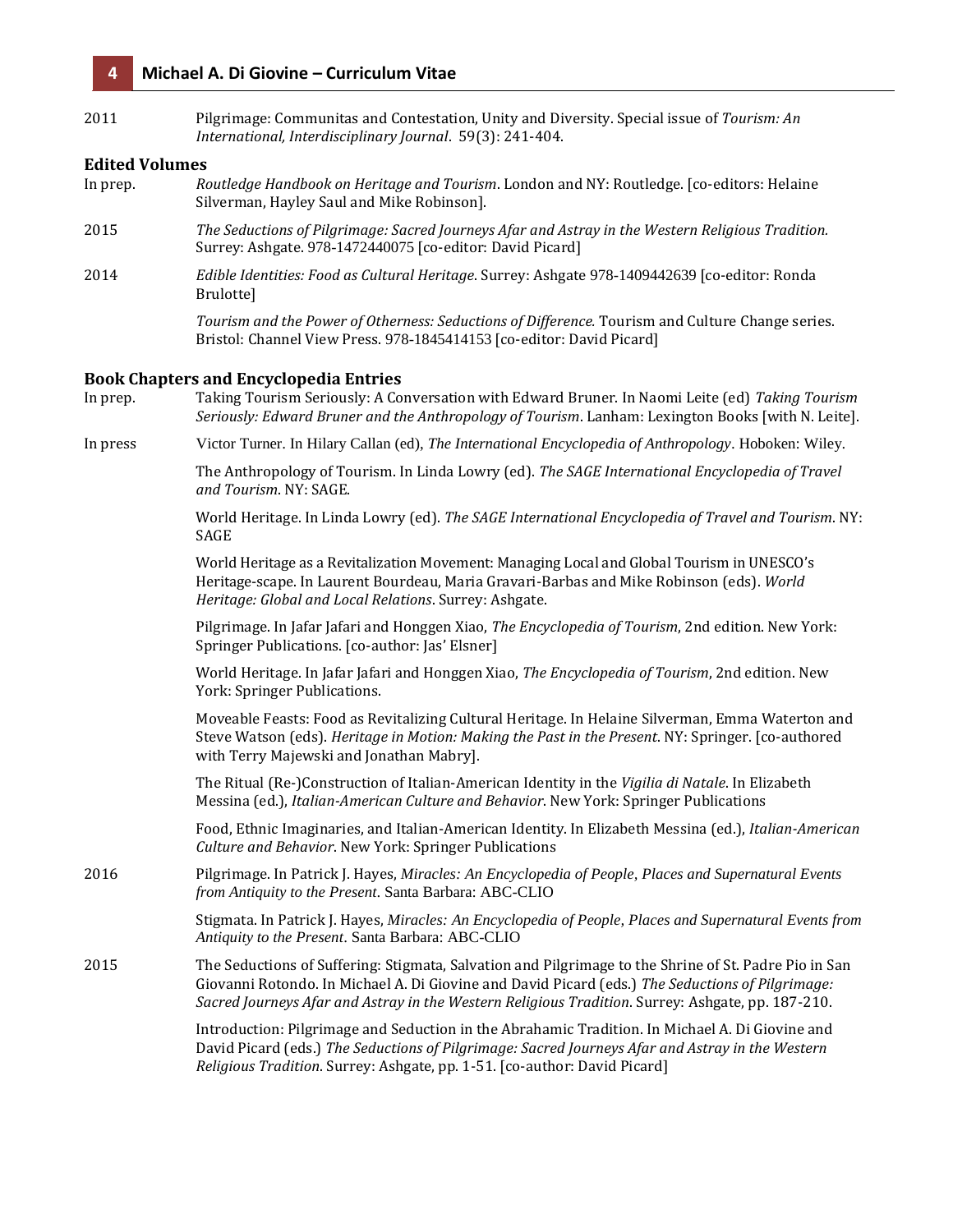|      | When Popular Religion becomes Elite Heritage: Tensions and Transformations at the Shrine of St.<br>Padre Pio of Pietrelcina. In Helaine Silverman and Mike Robinson (eds.), Encounters with Popular<br>Pasts: Cultural Heritage and Popular Culture. NY: Springer Publications, pp. 31-47.                               |
|------|--------------------------------------------------------------------------------------------------------------------------------------------------------------------------------------------------------------------------------------------------------------------------------------------------------------------------|
|      | UNESCO's World Heritage Program: Challenges and Ethics of Community Participation. In N. Adell, R.<br>Bendix, C. Bortolotto, M Tauschek (eds). Community and Participation: Core Concepts in Heritage<br>Policy and Practice. Göttingen: Universitätsverlag Göttingen Press, pp. 83-108.                                 |
|      | Un'ostensione controversa. Il culto di Padre Pio come campo di produzione culturale. In Dionigi<br>Albera and Melissa Blanchard (eds). Pellegrini del Nuovo Millennio: Aspetti Economici e Politici delle<br>Mobilita' Religiose. Messina: Mesogea, pp. 175-202.                                                         |
|      | Patrimonial Ethics and the Field of Heritage Production. In C. Gnecco and D. Lippart (eds.). Ethics and<br>Archaeological Praxis. NY: Springer, pp. 201-227.                                                                                                                                                             |
| 2014 | The World Heritage List: Criteria, Representations, Problems. In Claire Smith (ed). Encyclopedia of<br>Global Archaeology. New York: Springer Publications, pp. 7885-7894.                                                                                                                                               |
|      | World Heritage Objectives and Outcomes. Claire Smith (ed). Encyclopedia of Global Archaeology. New<br>York: Springer Publications, pp. 7894-7903.                                                                                                                                                                        |
|      | The Imaginaire Dialectic and the Refashioning of Pietrelcina. In Noel Salazar and Nelson H. H.<br>Graburn (eds.). Tourism Imaginaries: Through an Anthropological Lens. Oxford: Berghahn Books, pp.<br>147-171.                                                                                                          |
|      | Introduction. Through Other Worlds. In David Picard and Michael A. Di Giovine (eds), Tourism and<br>the Power of Otherness: Seductions of Difference. Bristol: Channel View, pp. 1-28. [co-author: David<br>Picard].                                                                                                     |
|      | Introduction. Food and Foodways as Cultural Heritage. In Ronda Brulotte and Michael A. Di Giovine<br>(eds.). Edible Identities: Food as Cultural Heritage. Surrey: Ashgate, pp. 1-27 [co-author: Ronda<br>Brulotte]                                                                                                      |
|      | The Everyday as Extraordinary: Revitalization, Religion, and the Elevation of Cucina Casareccia to<br>Heritage Cuisine in Pietrelcina, Italy. In Ronda Brulotte and Michael A. Di Giovine (eds.). Edible<br>Identities: Food as Cultural Heritage. Surrey: Ashgate, pp. 77-92.                                           |
| 2013 | Sacred Journeys as Spaces for Peace in Christianity. In Antón Pazos, ed., Pilgrims and Pilgrimages as<br>Peacemakers in Christianity, Judaism, and Islam. Surrey: Ashgate, pp. 1-38.                                                                                                                                     |
| 2012 | Passionate Movements: Emotional and Social Dynamics of Padre Pio Pilgrims. In Mike Robinson and<br>David Picard (eds). Emotion in Motion: The Passion of Tourism, Travel and Movement. Surrey: Ashgate,<br>pp. 117-136. [ISBN: 9781409421337]                                                                            |
| 2011 | Re-Presenting St. Padre Pio of Pietrelcina: Contested Ways of Seeing a Contemporary Saint. In<br>Françoise Meltzer and Jas' Elsner (eds). Saints: Faith without Borders. Chicago: University of Chicago<br>Press, pp. 309-320. [ISBN: 9780226519920]                                                                     |
|      | UNESCO's Heritage-scape: A Global Endeavor to Produce 'Peace in the Minds of Men' through<br>Tourism and Preservation." In Rana P.B. Singh (ed). Heritagescapes and Cultural Landscapes. Planet<br>Earth and Cultural Understanding Series 6. New Delhi, India: Shubhi Publications, pp. 57-86. [ISBN:<br>9788182902268] |
| 2010 | La Vigilia Italo-Americana: Transmitting Authenticity Amid Social Change. In Lysaght, Patricia, ed.<br>Food and Meals at Cultural Crossroads. Oslo: Novus, pp. 124-136. [ISBN: 9788270995714.]                                                                                                                           |
| 2009 | Saints, Citizens, Pilgrims: Religious Tourism and Revitalization in Pietrelcina, Italy. In Anna Trono, ed.<br>Tourism, Religion and Culture: Regional Development through Meaningful Tourism Experiences.<br>Galatina (Lecce), Italy: Mario Congedo Publisher, pp. 239-260. [ISBN: 9788880868750]                        |
| 2004 | Translator's Note. In Carlo Colona. Don Elia Bellebono: Apostle of the Sacred Heart for our Time. Rome:<br>AdP.                                                                                                                                                                                                          |
|      |                                                                                                                                                                                                                                                                                                                          |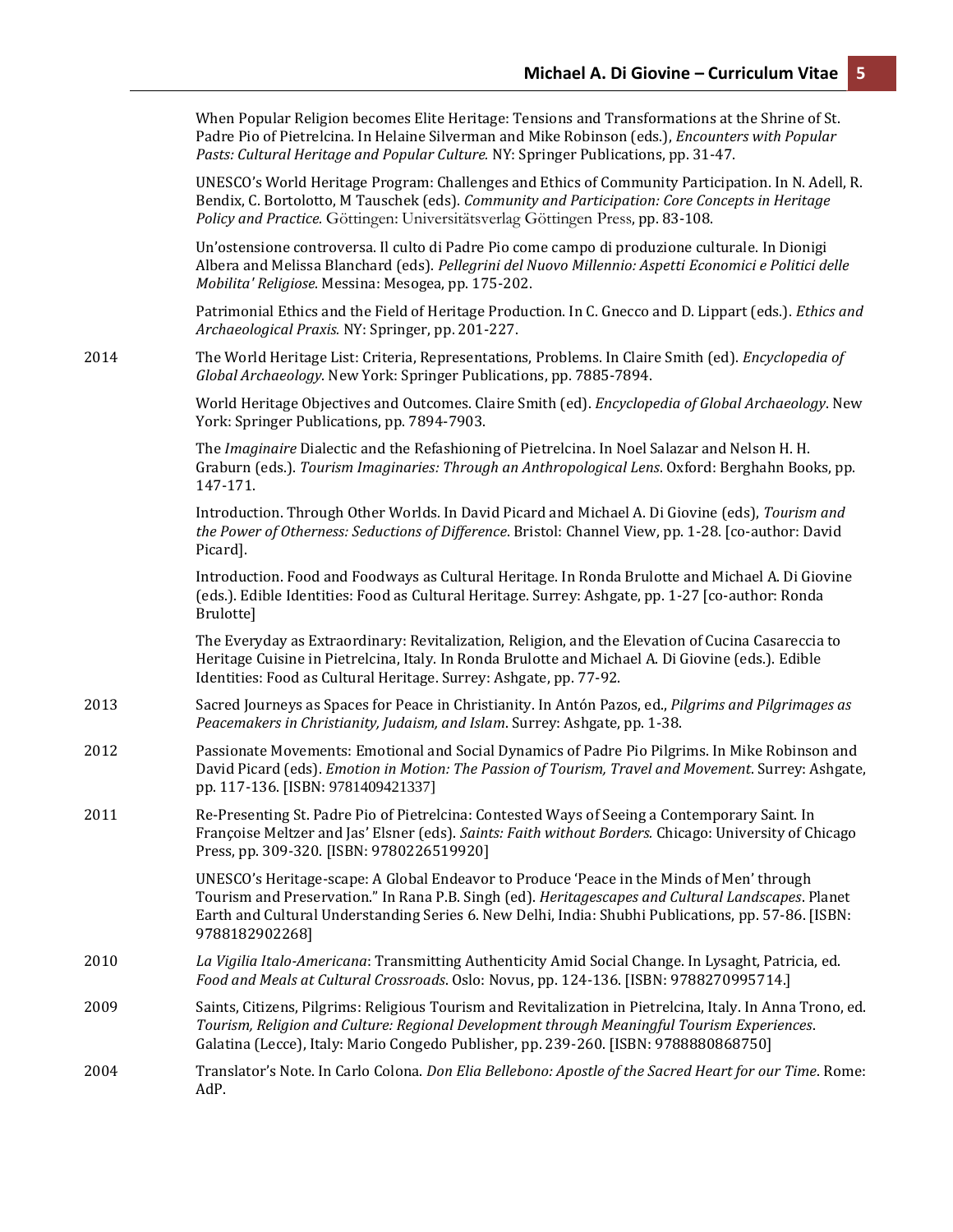### **Journal Articles**

| Forthcoming | Serving up Authenticity: Marketing the Culinary Heritage of a Desert City. Food and Foodways. Special<br>issue, Food and Cultural Heritage, Raul Matta and Charles-Edouard de Suremain (eds) [co-authored<br>with Jonathan B. Mabry, and Teresita Majewski] |
|-------------|-------------------------------------------------------------------------------------------------------------------------------------------------------------------------------------------------------------------------------------------------------------|
|             | Sustainable Foodways as Markers of Cultural Heritage in Central Italy: Paradoxes and Opportunities.<br>Food and Foodways. Special issue, Food and Cultural Heritage, Raul Matta and Charles-Edouard de<br>Suremain (eds).                                   |
| 2016        | Sites of Pilgrimage, Sites of Heritage: An Exploratory Introduction. International Journal of Tourism<br>Anthropology                                                                                                                                       |
| 2014        | The Definitional Problem of Patrimony and the Futures of Cultural Heritage. Anthropology News, May.                                                                                                                                                         |
| 2013        | Apologia Pro Turismo: Breaking Inter- and Intra-disciplinary Boundaries in the Study of Tourism and<br>Pilgrimage. Special issue, "New Directions in the Anthropology of Tourism." The Journal of Tourism<br>Challenges and Trends 6(2): 63-94.             |
| 2012        | Padre Pio for Sale: Souvenirs, Relics or Identity Markers? International Journal of Tourism<br>Anthropology. 2(2), pp. 108-127.                                                                                                                             |
|             | A Tale of Two Cities: Padre Pio and the Reimagining of Pietrelcina and San Giovanni Rotondo. Textus:<br>English studies in Italy. $1(1)$ , pp. 155-167.                                                                                                     |
| 2011        | Pilgrimage: Communitas and Contestation, Unity and Difference - An Introduction. Tourism: An<br>International, Interdisciplinary Journal. 59(3): 247-269.                                                                                                   |
| 2010        | La Vigilia Italo-Americana: Revitalizing the Italian-American Family through the Christmas Eve 'Feast<br>of the Seven Fishes'. Food and Foodways. 18(4): 181-208.                                                                                           |
|             | Rethinking Development: Religious Tourism as Material and Cultural Revitalization in Pietrelcina,<br>Italy. Tourism: An International Interdisciplinary Journal. Special issue, "Tourism, Religion, Culture."<br>58(3): pp. 271-288.                        |
|             | World Heritage Tourism: UNESCO's Vehicle for Peace? Anthropology News. 51(8): 8-9.                                                                                                                                                                          |
| 2009        | Re-Presenting St. Padre Pio of Pietrelcina: Contested Ways of Seeing a Contemporary Saint. Critical<br>Inquiry. Special issue, "The Curious Category of the Saint." 35(3): 481-492.                                                                         |
|             | Revitalization and Counter-Revitalization: Tourism, Heritage and the Lantern Festival as Catalysts for<br>Regeneration in Hội An, Viet Nam. J. of Policy Research in Tourism, Leisure and Events. 1(3): 208-230.                                            |

#### **Review Essays, Book Reviews, and Non-Peer Reviewed Content**

Forthcoming *Walking Where Jesus Walked: American Christians and Holy Land Pilgrimage.* (Hilary Kaell). *LA Times Review of Books World Heritage on the Ground. Ethnographic Perspectives*. (Brumann/Berliner). *Anthropos*. *Faith in Heritage: Displacement, Development, and Religious Tourism in Contemporary China* (Robert J. Shepherd). *Journal of Anthropological Research European Products: Making and Unmaking Heritage in Cyprus* (Gisela Welz). *American Ethnologist.* In press *Heritage Keywords*. (Kathryn Lafrenz Samuels and Trinidad Rico, eds.). *Museum Anthropology Review*. *Americans in Tuscany* (Catherine Trundale). *American Anthropologist*. 2016 The Amatriciana per Amatrice Campaign: Reflections on Food, Solidarity, and the Earthquake in Central Italy. Society for Food and Nutrition's blog, October 28, 2016. With Elisa Ascione. [https://foodanthro.com/2016/10/28/the-amatriciana-per-amatrice-campaign-reflections-on-food](https://foodanthro.com/2016/10/28/the-amatriciana-per-amatrice-campaign-reflections-on-food-solidarity-and-the-earthquake-in-central-italy/)[solidarity-and-the-earthquake-in-central-italy/](https://foodanthro.com/2016/10/28/the-amatriciana-per-amatrice-campaign-reflections-on-food-solidarity-and-the-earthquake-in-central-italy/)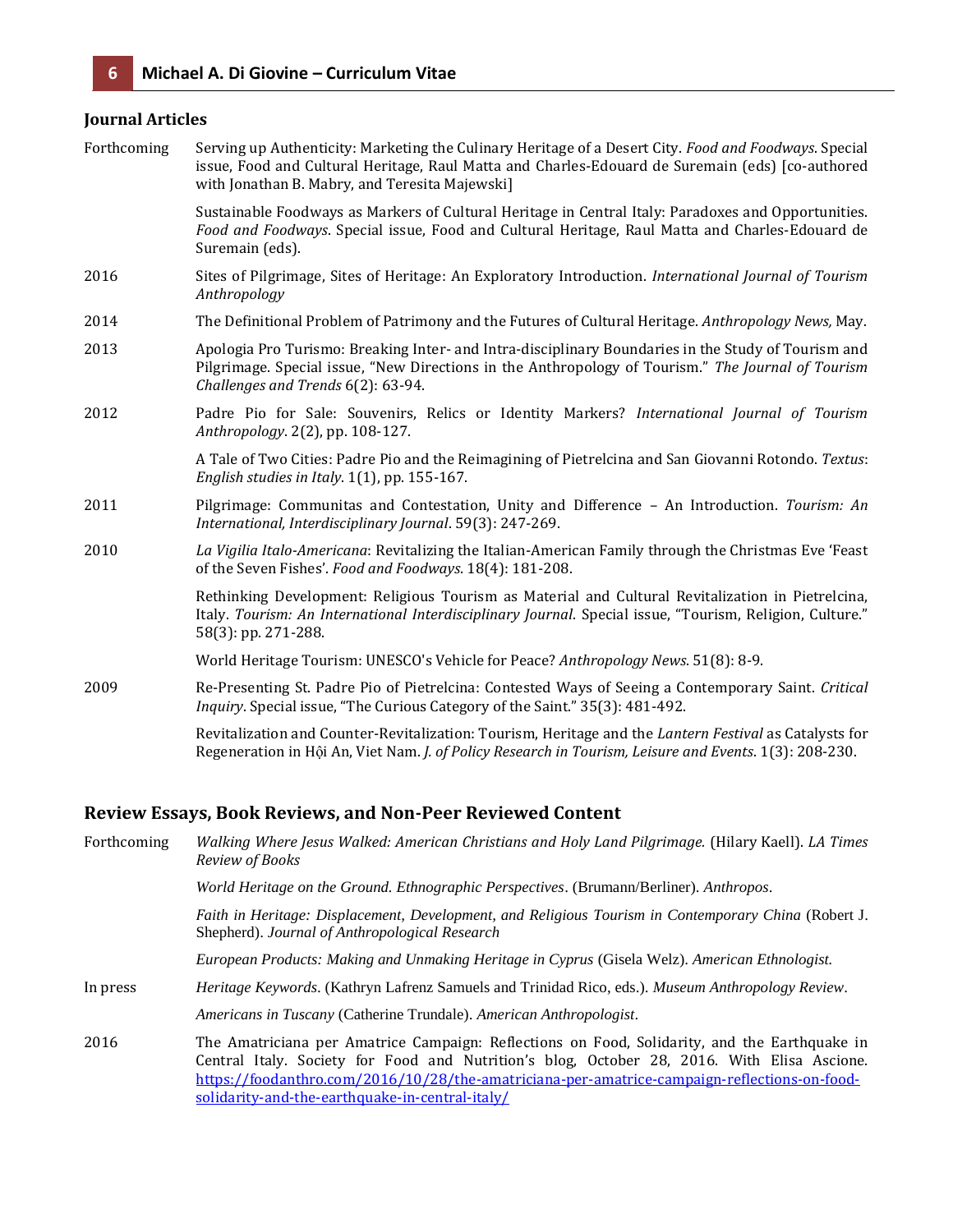*The Italian-American Table: Food, Family and Community in New York City*. (Simone Cinotto). *Hospitality & Society* 6(1): 83-90. 2014 *The Politics of Heritage Management in Mali: From UNESCO to Djenné*. (Charlotte Joy*). Journal of Anthropological Research*. 70(4): 623-624. 2013 Discussion: *The Sage Handbook of Tourism Studies* and the Construction of a Unified Field of Tourism Research *Tourism: An International, Interdisciplinary Journal* 61(3). 2011 Tourism Research as Global Ethnography. *Anthropologies*. April 2011. [www.anthropologiesproject.org/2011/04/tourism-research-as-global-ethnography.html](http://www.anthropologiesproject.org/2011/04/tourism-research-as-global-ethnography.html) World Heritage Sites: Places of Conflict, or of Peace? *Rowman and Littlefield Blog*. [http://rowmanblog.typepad.com/rowman/2011/02/world-heritage-sites-places-of-conflict-or-of](http://rowmanblog.typepad.com/rowman/2011/02/world-heritage-sites-places-of-conflict-or-of-peace.html)[peace.html](http://rowmanblog.typepad.com/rowman/2011/02/world-heritage-sites-places-of-conflict-or-of-peace.html) Identities and Nation-Building in Early Modern Travel Accounts. *Journeys: The International Journal of Travel and Travel Writing*, 12(1): 93-105. *The Heritage Reader* (Fairclough, Harrison, Jameson and Schofield, eds.). *Curator: The Museum Journal* 54(3): 363-369. 2010 Conference Review: Emotions in Motion: The Passions of Tourism, Travel and Movement. *Journeys: The International Journal of Travel and Travel Writing*, 11(2): 99-102. Review essay: *Return to Alexandria: An Ethnography of Cultural Heritage Revivalism and Museum Memory* (Beverly Butler)*. Curator: The Museum Journal.* 52(4): 399-405. 2009 Travel, Travel Writing, and the Construct of European Identity. *Journeys: The International Journal of Travel and Travel Writing*, 10(2): 109-118. Exhibition Review essay: *Body Worlds* and *Body Worlds 2*: Towards the Creation of an Instructive Museum of Man. *Museum Anthropology Review*, 3(1). <http://scholarworks.iu.edu/journals/index.php/mar/article/view/104> 2008 Review essay: *Cultural Heritage* (Smith, ed.) and *Heritage Interpretation* (Hems and Blockley, eds.). *Curator: The Museum Journal*. 51(3): 329-338. 2005 *The Mosaics of Pesaro* website. (English version) [www.pesaromosaici.it.](http://www.pesaromosaici.it/) Pesaro, Italy: Archdiocese of Pesaro. [co-written by Giampiero Cernuschi] 2000 Istituto Italiano di Cultura. *ParlItaliano.* Washington, DC: Istituto Italiano di Cultura.

### **Conference Proceedings**

2014 Humane Values: Heritage Tourism as a Sustainable Revitalization Movement. Heritage and Landscape as Human Values: Proceedings from the 18<sup>th</sup> General Conference of the International Conference of Monuments and Sites (ICOMOS). Florence, Italy. [co-authored with Jonathan Mabry and Teresita Majewski]

2010 The Seductions of Suffering: Stigmata, Salvation and Pilgrimage to the Sanctuary of Padre Pio in San Giovanni Rotondo. Paper presented at the special session, "Rethinking Pilgrimage, Seduction and Difference" in the 1st Tourism-Contact-Culture Research Network Conference*, Tourism and Seductions of Difference*. Lisbon, Portugal, September 2010. [ISBN 9780956750204]

> Introductory Remarks: Rethinking Pilgrimage, Seduction and Difference. Paper presented at the special session, "Rethinking Pilgrimage, Seduction and Difference" in the 1st Tourism-Contact-Culture Research Network Conference, *Tourism and Seductions of Difference*. Lisbon, Portugal, September 2010. [ISBN 9780956750204]

World Heritage as a Revitalization Movement: Managing Local and Global Tourism in UNESCO's Heritage-scape. In Laurent Bourdeau and Sonia Chassé, *International Conference of World Heritage*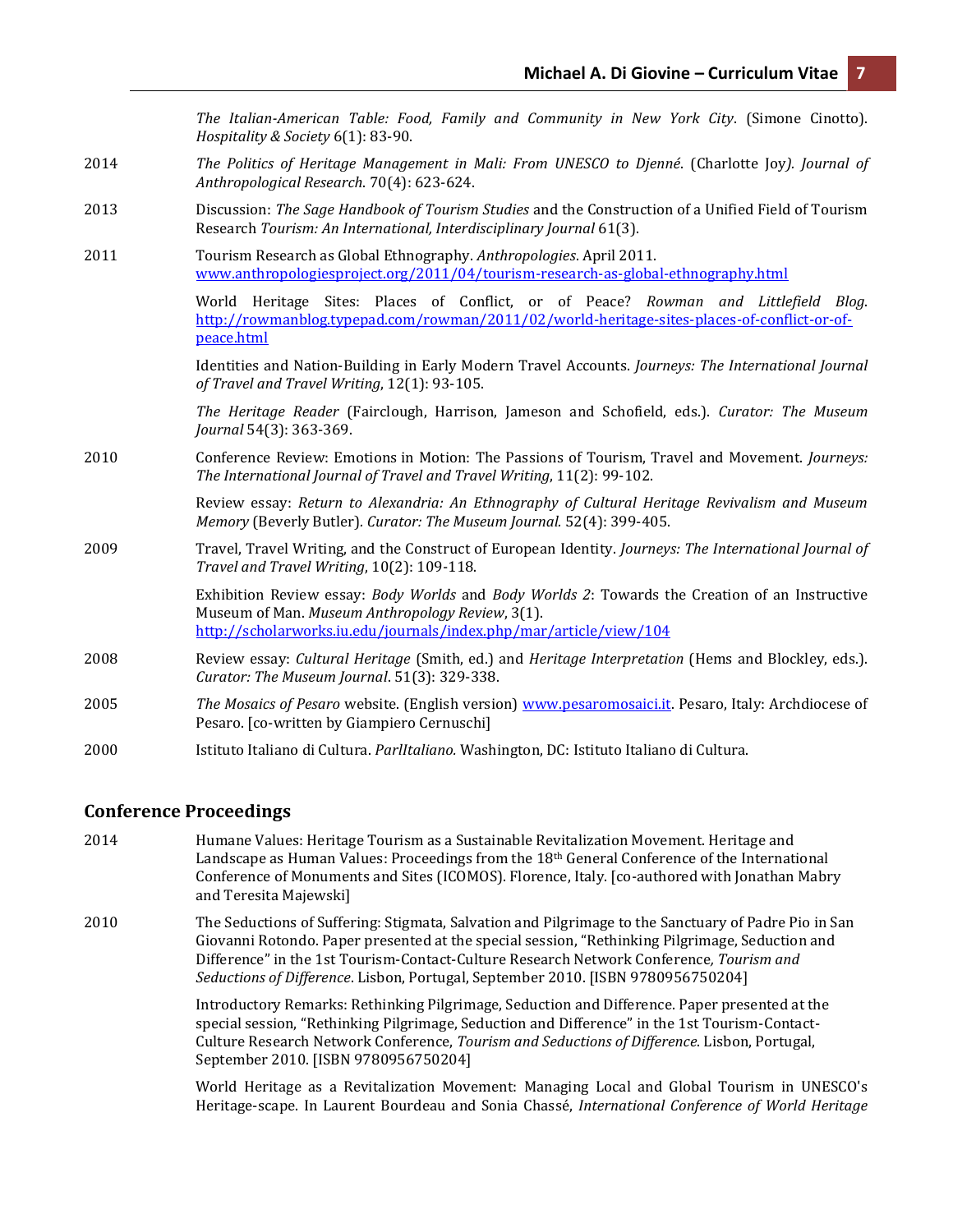*and Tourism: Managing for the Global and the Local*. Quebec City, Canada, June 2-4, 2010. [ISBN: 9782763794389]

Defining Angkor, Producing the Heritage-Scape: The importance of Narratives in the Global and Local Management of World Heritage Sites. In Laurent Bourdeau and Sonia Chassé, *International Conference of World Heritage and Tourism: Managing for the Global and the Local*. Quebec City, Canada, June 2-4, 2010. [ISBN: 9782763794389]

2009 The Passions of Pilgrimage: Promoting and Practicing Religious Tourism in Pietrelcina." In *Emotion in Motion: The Passion of Tourism, Travel and Movement Conference Proceedings*. Leeds, UK: Centre for Tourism and Cultural Change - Leeds Metropolitan University. [ISBN: 9781907240089]

2008 Reconceptualizing Tourism and Development through a Revitalization Paradigm: Preliminary Results from Pietrelcina (BN), Italy. In *Attractions and Events as Catalysts for Regeneration and Social Change Conference Proceedings*. Nottingham, UK: Christel DeHaan Tourism & Travel Research Institute, University of Nottingham, pp. 306-328. [ISSN 14711427]

> Revitalization and Counter-Revitalization: Tourism, Heritage and the Lantern Festival as Catalysts for Regeneration in Hoi An, Viet Nam. In *Attractions and Events as Catalysts for Regeneration and Social Change Conference Proceedings*. Nottingham, UK: Christel DeHaan Tourism & Travel Research Institute, University of Nottingham, pp. 285-305. [ISSN 14711427]

2007 Monuments that Move: Tourism and the Diffusion of UNESCO's Global Heritage-scape." In *Things That Move: The Material World of Tourism and Travel Conference Proceedings.* Leeds, UK: Centre for Tourism and Cultural Change - Leeds Metropolitan University. [ISBN: 9780955501760.]

### **Other Conference Presentations**

2016 Humane Values: Heritage Tourism as a Sustainable Revitalization Movement. Paper presented at "Urban Sustainability: Inspiration and Solutions," the *Twelfth International Conference on Environmental, Cultural, Economic and Social Sustainability*. Portland State University, January 21-23, 2016. [co-authored with Jonathan Mabry and Teresita Majewski].

> Serving up Authenticity: Marketing the Cultural Heritage of a Desert City. Paper presented at the second annual Association of Critical Heritage Studies conference in Montreal, Canada, June 2-8. 2-16. [co-authors: Jonathan Mabry and Teresita Majewski]

> Revitalizing Feasts: Gastronomic Heritage as a Global Agent of Change. Paper presented at the second annual Association of Critical Heritage Studies conference in Montreal, Canada, June 2-8. 2-16. [coauthors: Teresita Majewski and Jonathan Mabry]

> Sustainable Foodways as Markers of Cultural Heritage. Paper presented at the Food and Sustainability Studies Biennial Conference, Umbra Institute, Perugia, Italy June 2016.

> Slow Food/Slow Travel: Interrogating the Intersections between Short-term Travel and Rapid Ethnographic Research in Slow Food Experiences. Paper presented at the European Association of Social Anthropologists' biennial meeting, Milan, Italy, July 20, 2016.

2015 From Pilgrimage to Heritage: Sensory Mechanisms of Religious and Secular Affect at the Italian Shrines to St. Padre Pio of Pietrelcina. Paper presented at the conference, *Affect Theory: Worldlings / Tensions/ Futures*, Millersville University, October 15-17, 2015.

> Discussant for roundtable on cultural heritage preservation, Society for Applied Anthropology's invited session at the American Anthropological Association's annual meeting, Denver, CO, November 2015.

> Pilgrimage and Seduction. Paper as part of the Society for Humanistic Anthropology's invited session, The Seductions of Pilgrimage, at the American Anthropological Association's annual meeting, Denver, CO, November 2015.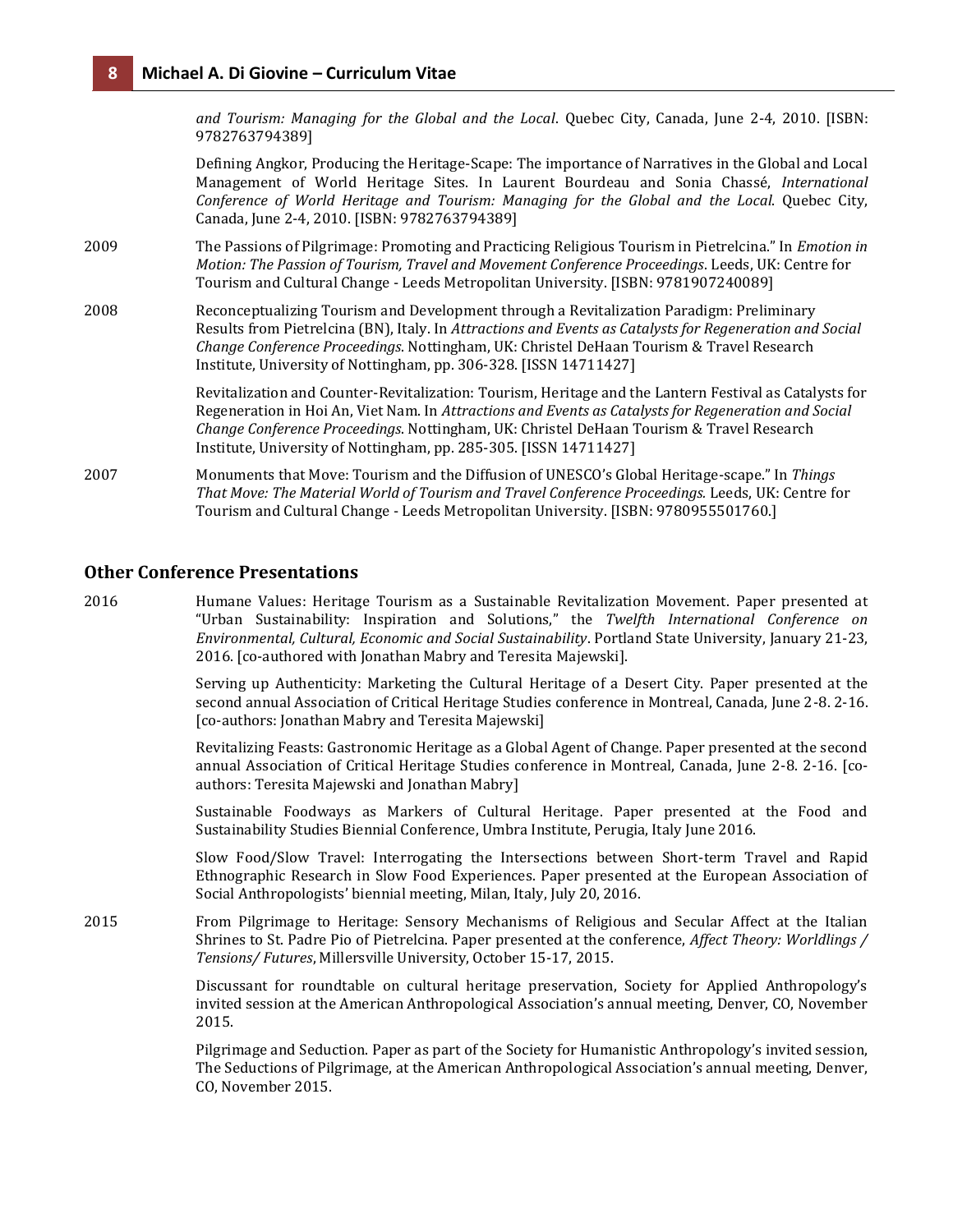2014 Ethnic Imaginaries and the Italian-American Experience. Paper presented at West Chester University's Ethnic Studies Seminar, October 15, 2014.

> Beyond Hosts and Guests: Sensing the Field of Touristic Production at the Shrine of Saint Padre Pio of Pietrelcina. AAA Executive Board Sponsored Paper presented as part of the AAA Executive-Board sponsored panel, "Producing and Envisioning the Anthropology of Tourism (Part 2): On Present and Future Travel of Hosts, Guests, and Anthropologists of Tourism", at the American Anthropological Association's Annual Meeting, December 5, 2014.

> Concluding remarks on Applied Anthropology in the Tourism Sector. Paper presented in the session (sponsored by the National Association of Practicing Anthropologists), "Producing Anthropology and Tourism: Practicing Anthropologists in the Tourism Sector", December 4, 2015.

- 2013 From Local Tradition to Universal Heritage: "Edible Identities" and the Multiple Scales of Value in World Heritage Foodways. Paper presented at the American Anthropological Association's Annual Meeting, Chicago, IL, November 2013.
- 2012 Reimagining Poblet: Interrogating the Authenticity and Integrity of a Catalan Monastery from Anthropological and Architectural Perspectives. *ICAHM (ICOMOS' International Committee on Archaeological Heritage Management) 2012 Annual Conference*, Cuzco, Peru, 27-30 November 2012. [co-author: Josep-Maria Garcia-Fuentes]

Crossing Borders, Creating Value: The Multiple Scales of Cuisine as Intangible Heritage. Paper to be presented in the session, "Boundaries and Borders: Transformation of Local Foods, Food Commodities, and Community Identities in Response to Global Policies and Economies," at the *American Anthropological Association* Annual Conference, San Francisco, 15 November 2012.

2011 Apologia Pro Turismo. Paper presented at the session, "Papers in Honor of Nelson H. H. Graburn" *American Anthropological Association* Annual Conference, Montreal, November 2011.

> The Heritage-scape as a Supra-State Construction. Paper presented at the conference, *Perspectives on Transnational, Immaterial Cultural Heritage*, 2nd annual Trinational Research Group on Heritage, Villa Vigoni, Italy, June 2011.

The Seductions of Suffering. Paper presented at the session, "The Seductions of Pilgrimage," at the *Society for the Anthropology of Religion* biennial conference, Santa Fe, NM, April 2011.

The *Imaginaire Dialectic* and the Refashioning of Pietrelcina. Paper presented at *Imaginaires Touristiques / Tourist Imaginaries*: A *Joint Conference between the UC Berkeley TSWG (Tourism Studies Working Group) and the University of Paris 1 Pantheon-Sorbonne IRESTE (Institute of Advanced Studies and Research on Tourism.* Berkeley, UC Berkeley: 18-20 February 2011.

2010 The Everyday as Extraordinary: Revitalization, Heritage, and the Elevation of *Cucina Casareccia* to Craft Cuisine in Pietrelcina, Italy." Paper presented in the panel, "Crafting Senses: Circulating the Knowledge and Experience of Taste" at the American Anthropological Association Annual Conference, New Orleans, LA, USA, November 2010.

> Sacred Journeys as Spaces for Peace. Invited lecture / paper presented at the *IV Colloquium Compostela*: "Pilgrims as Peacemakers." Instituto de Estudios Gallegos Padre Sarmiento / Spanish National Research Council. Santiago de Compostela, Spain, October 2010.

Apologia Pro Turismo: Breaking Inter- and Intra-Disciplinary Boundaries in Contemporary Tourism Studies. Paper presented at the conference, *Tourism Belongs to Whom? Exploring Tourism in Theory and Practice.* Università di Palermo (Italy), June 17-18, 2010.

2009 Saints, Citizens, Pilgrims: Religious Tourism and Revitalization in Pietrelcina, Italy. Paper presented at the conference, *Tourism, Religion and Culture: Regional Development through Meaningful Tourism Experiences*. Lecce: Universita' del Salento, October 28, 2009.

> St. Padre Pio's 'Jubilee Year' 2009: Exhumation, Veneration, Peregrination. Paper presented at the *Anthropology of Europe Workshop*, University of Chicago, October 20, 2009.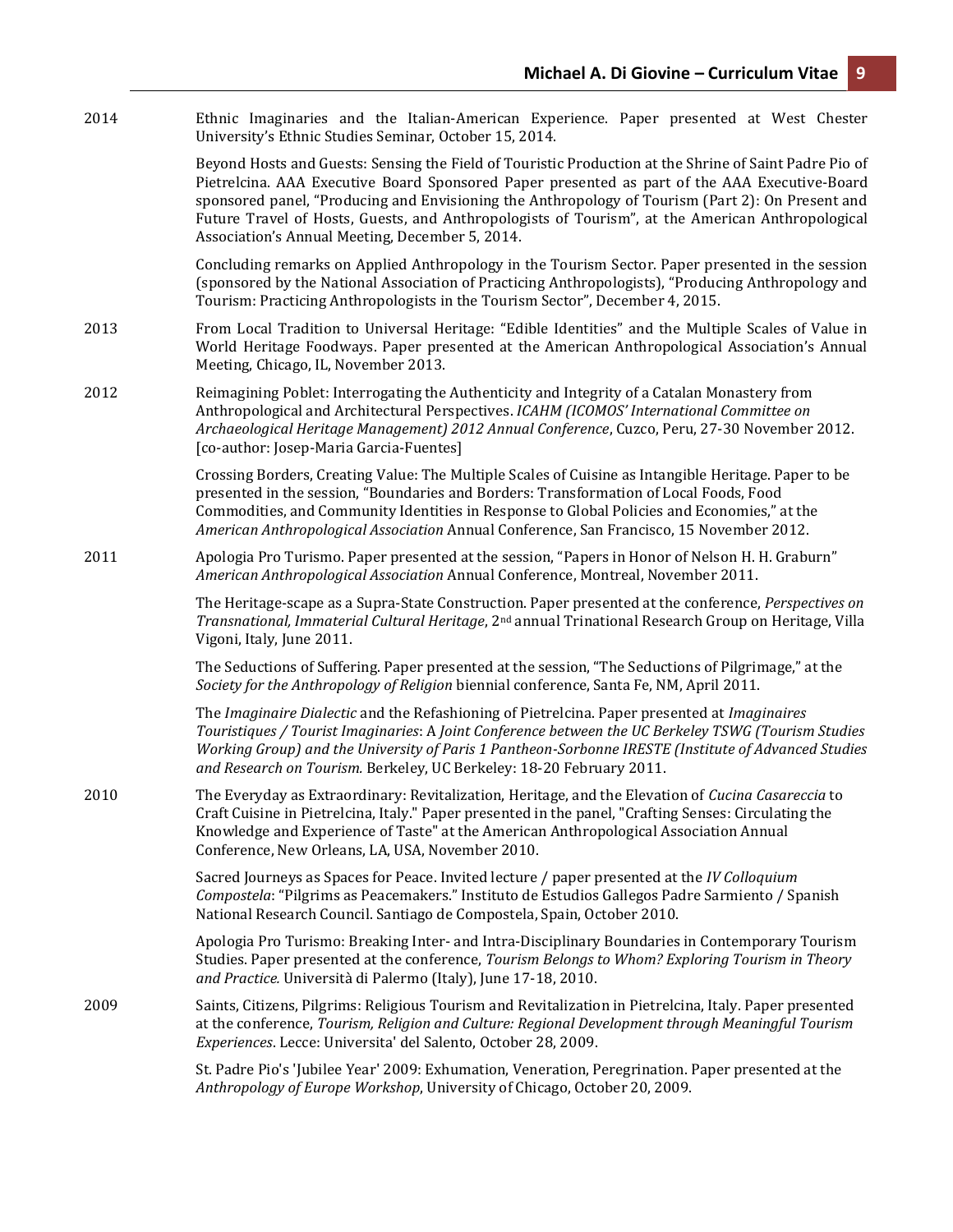|      | Encountering Angkor, Producing the Heritage-scape: Colonial Archaeology as a Vehicle for<br>Preservation and Tourism at UNESCO's Angkor Archaeological Park. Paper presented at the<br>conference, Encounters: Conversations on Society, Materiality, and the Politics of the Past and Present.<br>Interdisciplinary Archaeology Workshop, University of Chicago, May 2009. |
|------|-----------------------------------------------------------------------------------------------------------------------------------------------------------------------------------------------------------------------------------------------------------------------------------------------------------------------------------------------------------------------------|
|      | Embracing a Saint, Regenerating a Town: Padre Pio, Pilgrimage and the Revitalization of Pietrelcina.<br>Paper presented at the Anthropology of Europe Workshop, University of Chicago, January 15, 2009.                                                                                                                                                                    |
| 2008 | Reconceptualizing Tourism and Development through a Revitalization Paradigm: Preliminary<br>Results from Pietrelcina (BN), Italy. Paper presented at the conference, Attractions and Events as<br>Catalysts for Regeneration and Social Change, Christel DeHaan Tourism & Travel Research Institute,<br>University of Nottingham, September 24-25, 2008.                    |
|      | Revitalization and Counter-Revitalization: Tourism, Heritage and the Lantern Festival as Catalysts for<br>Regeneration in Hội An, Viet Nam. Paper presented at the conference, Attractions and Events as<br>Catalysts for Regeneration and Social Change, Christel DeHaan Tourism & Travel Research Institute,<br>University of Nottingham, September 24-25, 2008.          |
|      | La Vigilia Italo-Americana: Transmitting Authenticity amid Social Change. Paper presented at The<br>Societé Internationale d'Ethnologie et de Folklore's 17th International Ethnological Food Research<br>Conference, Cultural Crossroads: Food and Meals at Cultural Crossroads, Oslo, Norway: September.                                                                  |
|      | The Heritage-scape: Creating 'Peace in the Minds of Men' at Angkor Archaeological Park. Paper<br>accepted for presentation at the Central States Anthropological Society 85th Annual Convention,<br>Indianapolis, IN, March 2008.                                                                                                                                           |
| 2007 | The Heritage-scape in Cambodia: UNESCO's (Anti-)Political Placemaking Endeavor at the Angkor<br>Archaeological Park World Heritage Site. Paper presented in the "(Anti-)Politics of Culture" panel at<br>the AAA Conference (American Anthropological Association Annual Conference, Washington, DC, USA,<br>October-November 2007.                                         |
|      | The Heritage-scape: UNESCO's Globalizing Endeavor to Create 'Unity in Diversity'." Paper presented<br>at the Conference, Multiculturalism, Pluralism and Globalization, University of Wisconsin-LA Crosse,<br>USA, October 2007.                                                                                                                                            |
|      | Monuments that Move: Tourism and the Diffusion of UNESCO's Global Heritage-scape. Paper<br>presented at the Conference, Things That Move: The Material World of Tourism and Travel, Centre for<br>Tourism and Cultural Change - Leeds Metropolitan University, UK, July 2007.                                                                                               |
| 2005 | Unity in Diversity: European Capitals of Culture and the Construction of a European Heritage-scape.<br>Paper Presented at the Reinventing Europe Conference (Chicago, IL: Franke Institute for the<br>Humanities, University of Chicago, April 23, 2005.                                                                                                                    |
| 2004 | Moderator: Educational Travel Conference, Washington, DC: ETC.                                                                                                                                                                                                                                                                                                              |
| 2003 | Moderator: Educational Travel Conference, Washington, DC: ETC.                                                                                                                                                                                                                                                                                                              |

### **Invited Lectures and Public Talks**

2016 Invited lecture. "'We're All Family': Kinship, Devotion and Ethnographic Proximity in Researching Pilgrimage to St. Pio of Pietrelcina." Office of Sponsored Research, West Chester University, April 7, 2016.

> Public lecture, "St. Padre Pio as an Icon of Mercy." Saints Peter and Paul R.C. Church, West Chester, PA., September 28, 2016.

> Faculty lecture, "Pasta and Panic: Food and Localism as Vehicles for Mobilizing Earthquake Recovery in Central Italy." Department of Anthropology and Sociology, West Chester University, October 13, 2016.